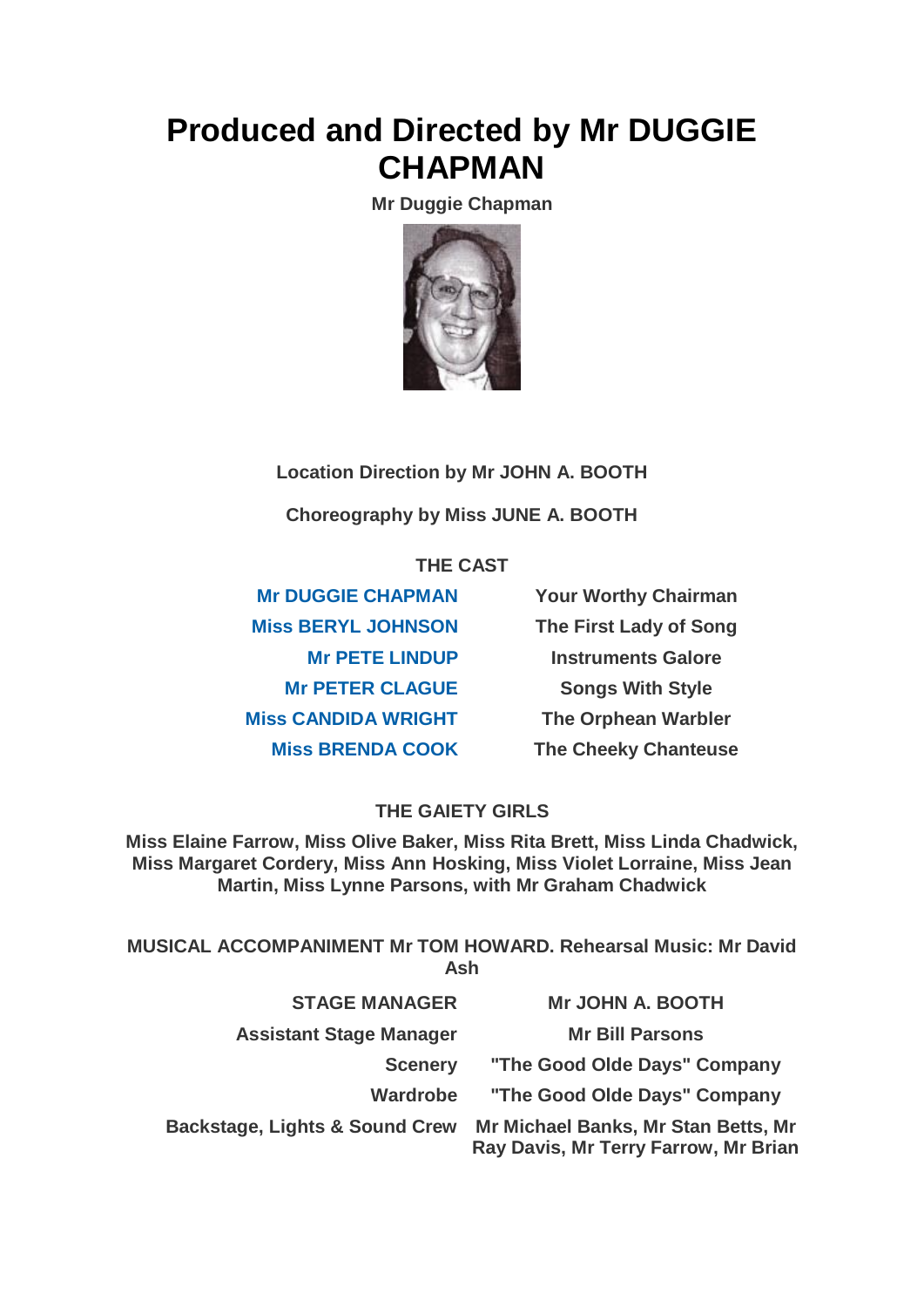|                                           | Hight, Mr Charlie Lennon, Mr Roy<br><b>Martin, Mr Bryan Maskell</b>                                                                                                                                                                                                                                                                                                                                                                                                                                                                                                                                                                                                                                           |
|-------------------------------------------|---------------------------------------------------------------------------------------------------------------------------------------------------------------------------------------------------------------------------------------------------------------------------------------------------------------------------------------------------------------------------------------------------------------------------------------------------------------------------------------------------------------------------------------------------------------------------------------------------------------------------------------------------------------------------------------------------------------|
| <b>Bar Management</b>                     | Mr Norman Hall, Miss Karen Hall, Mr<br>Ray Baker, Mr Michael Banks, Miss<br><b>Vicki Banks, Mr Bert Cook</b>                                                                                                                                                                                                                                                                                                                                                                                                                                                                                                                                                                                                  |
| <b>Front-Of-House Manager</b>             | <b>Mr Brian Hatch</b>                                                                                                                                                                                                                                                                                                                                                                                                                                                                                                                                                                                                                                                                                         |
| <b>Front of House Staff</b>               | Miss Jean Barber, Mr Ray Barrett,<br><b>Miss Shirley Barrett, Miss Pat Betts,</b><br>Mr Stan Betts, Mr Ben Bloch, Mr Alan<br><b>Brett, Miss Shirley Dagger, Miss Sue</b><br>Dearson, Miss Gina Gonzalez, Miss<br>Ray Hatch, Miss Sylvia Hight, Miss<br>Pat Johnston, Miss Elsie Juett, Miss<br>Sylvia Kent, Mr Terry Kent, Miss<br>Jeanne Maskell, Miss Angela<br><b>McAdam, Mr Richard McEnery, Miss</b><br>Sylvia McEnery, Miss Sybil McGregor,<br>Mr Jack Pearce, Miss Vida Pearce, Mr<br><b>Steve Penny, Miss Trish Penny, Miss</b><br>Betty Pitt, Mr Ken Pitt, Miss Jenny<br>Roberts, Miss Pamela Simon, Mr<br>Vicente Simon, Miss Viveca Ulf-<br>Hansen, Mr Colin Worrall, Miss Hazel<br><b>Worrall</b> |
| <b>Qualified Nurse on Duty in Theatre</b> | <b>Nurse Jeanne Maskell</b>                                                                                                                                                                                                                                                                                                                                                                                                                                                                                                                                                                                                                                                                                   |
| <b>Box Office Ticket Sales</b>            | Mr John A. Booth, Miss Jeanne<br><b>Maskell, Miss Lynne Parsons</b>                                                                                                                                                                                                                                                                                                                                                                                                                                                                                                                                                                                                                                           |
| <b>Programme Design &amp; Production</b>  | <b>Mr Graham B. Chadwick</b>                                                                                                                                                                                                                                                                                                                                                                                                                                                                                                                                                                                                                                                                                  |
| <b>Programme Advertising Sales</b>        | <b>Mr Colin Worrall</b>                                                                                                                                                                                                                                                                                                                                                                                                                                                                                                                                                                                                                                                                                       |
| <b>PR &amp; Publicity</b>                 | <b>Mr Graham B. Chadwick</b>                                                                                                                                                                                                                                                                                                                                                                                                                                                                                                                                                                                                                                                                                  |
| <b>Accommodation and Transport</b>        | <b>Careline Theatre Members</b>                                                                                                                                                                                                                                                                                                                                                                                                                                                                                                                                                                                                                                                                               |
|                                           |                                                                                                                                                                                                                                                                                                                                                                                                                                                                                                                                                                                                                                                                                                               |

#### **DUGGIE CHAPMAN**



**An entertainer and producer of international status, Duggie actually began his career as an 11 year-old film star! Duggie landed the part through auditions for a northern boy for the Robert Donat film 'The Cure For Love'. He got the showbiz bug at the age of 15, on leaving school, and went on tour with a boy singing group called The Four Blue Pages. During three**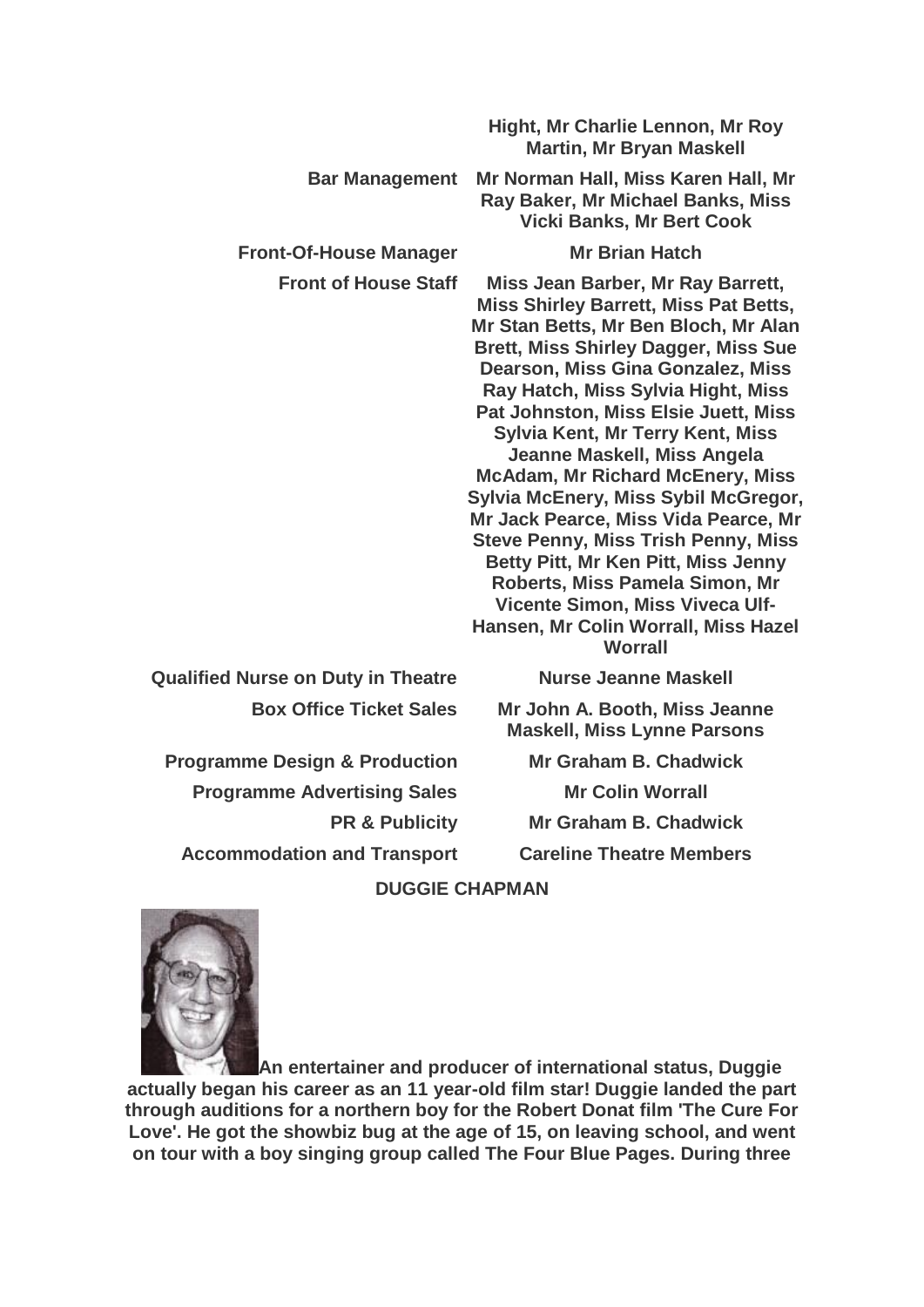#### **years of continuous touring in variety, his voice broke and developed an unmusical croak overnight!**

**He decided to turn to comedy, after working with so many idols, and his first engagement as a comedian was at the age of 18 at the Old Collins Music Hall on Islington Green, a mecca at that time for agents and talent scouts. He was spotted by a representative of Vic Oliver, who introduced him to the BBC producer Alistair Scott-Johnson, and this led to his first broadcast in Variety Playhouse. Many more radio shows followed and, in all, over 100 broadcasts for the BBC.**

**Duggie became popular as a Summer Show comedian and starred in Summer Shows throughout the country Always in demand as a pantomime 'DAME', he spent three consecutive Christmas seasons at Richmond Theatre, London and, for Derek Salberg, at Bournemouth and Birmingham. It was in the sixties that Duggie went into business on his own account and his hugely popular 'CHAPMANS MUSIC HALL' played every major town and city in Great Britain and abroad. Visits with the show to South Africa, Scandinavia (3 times) and the USA (4 times) have meant a very busy schedule for Duggie. One of the most popular comperes in the business, he has introduced most of the top stars of the last 30 years in a long series of concerts. He is also a director in his own right, having produced more than 25 pantomimes, Summer shows and plays. In addition, Duggie has been a very successful manager with many popular clients, including Danny La Rue. Each year he presents a number of very successful pantomimes and Summer Shows throughout Great Britain, starring some of the biggest names in showbusiness. In 1997 he was awarded the first 'Roy Castle Trophy' for outstanding services to variety.**

**BERYL JOHNSON**



**Beryl Johnson has a wealth of experience in the world of entertainment. She has appeared worldwide in cabaret, from famous nightspots to cruise liners. She has appeared in every major theatre in the British Isles in variety Summer shows and pantomime. Beryl recently spent three Autumn seasons at 'The Spinning Wheel Dinner Theatre', a British Music Hall venue in Connecticut, U.S.A..**

**Featured in her very wide repertoire are pops, ballads, songs from the shows and West-End musicals, as well as Music Hall memories. She has had the pleasure of performing with stars such as Danny La Rue, John Inman, Frank Carson, The Roly Polys and many, many more.**

**TV credits as a straight actress include 'Emmerdale', 'Jewel In The Crown' and 'Grange Hill'. She has made many more television appearances abroad and numerous BBC radio broadcasts. Her outstanding voice and attractive**